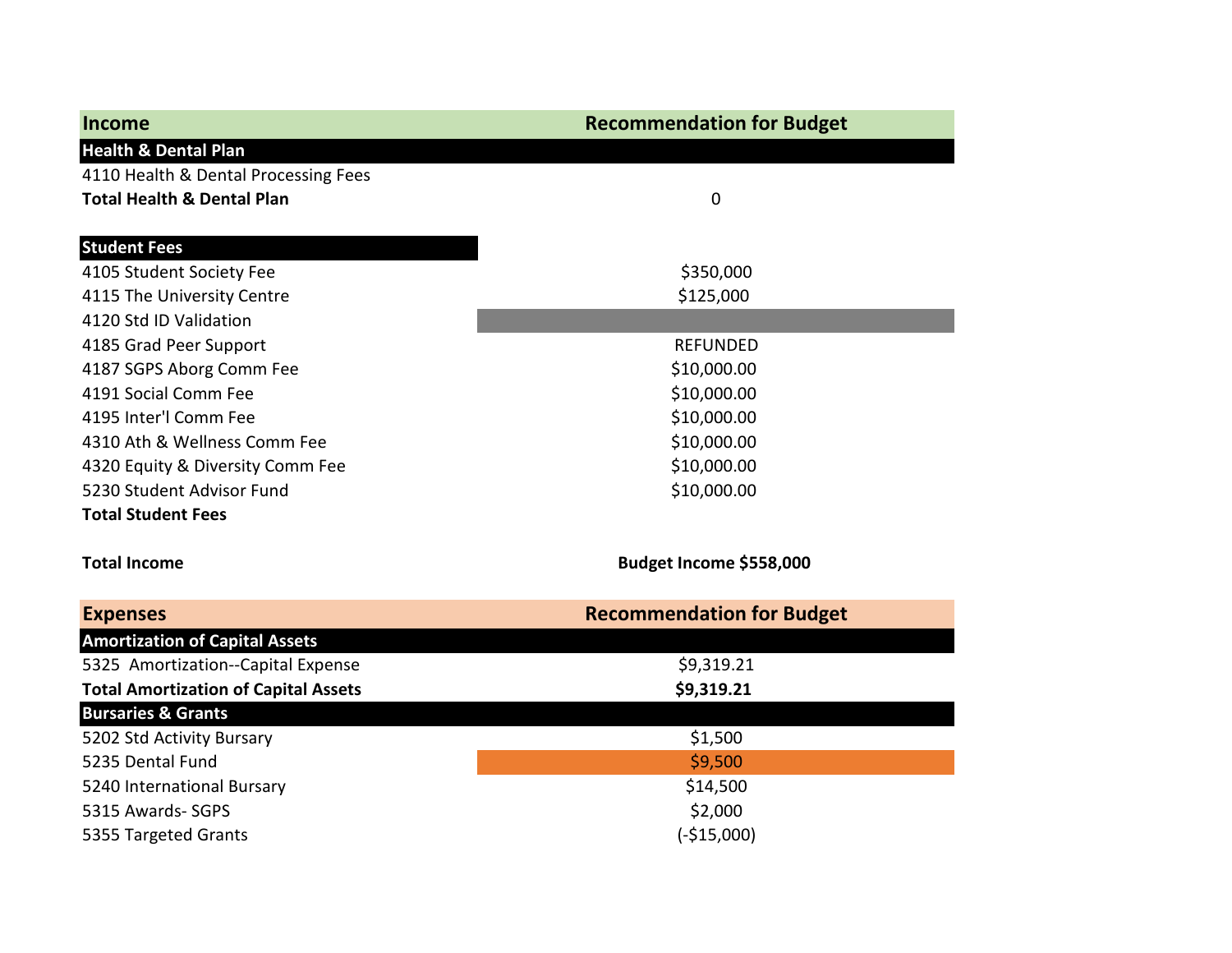| 5415 Emergency Student Fund                             | 9,000               |
|---------------------------------------------------------|---------------------|
| <b>Mental Health Bursary</b>                            | \$5,000             |
|                                                         |                     |
| <b>Total Bursaries &amp; Grants</b>                     | \$26,500 (\$12,000) |
| <b>Commissioners</b>                                    |                     |
| 5360 Equity Comm. Expenses                              | \$1,000             |
| 5505 Intern'l Comm. Expenses                            | \$3,000             |
| 5508 Indigenous Comm Events                             | \$1,000             |
| 5515 Athletics Comm. Expenses                           | \$1,000             |
| 5563 Social Events                                      | \$2,500             |
| <b>Total Commissioner Events</b>                        | \$8,500             |
| <b>Conferences &amp; Professional Development</b>       |                     |
| 5504 Professional Development                           | \$1,200             |
| <b>Total Conferences &amp; Professional Development</b> | \$1,200             |
| <b>Council and Committees</b>                           |                     |
| 5371 Council                                            | 1,800.00            |
| 5405 Elections and Referendum                           | 3,500.00            |
| 5501 Exec Internal                                      | 2,000.00            |
| <b>Total Council and Committees</b>                     | \$7,300             |
| <b>5660 Dues and Subscriptions</b>                      |                     |
| 5660 Dues and Subscriptions                             | \$5,000             |
| <b>Total Dues and Subscriptions</b>                     | \$5,000             |
| <b>Honoria &amp; Stipends</b>                           |                     |
| 5581 Exec Stipends                                      | 68,500.00           |
| 5583 Commissioner Stipends                              | 38,000.00           |
| 5585 Coordinator Stipend                                | 10,000.00           |
| 5593 Speaker Stipend                                    | 6,000.00            |
| <b>Total Honoria &amp; Stipends</b>                     | \$117,500           |
| <b>Insurance</b>                                        |                     |
| 5495 Insurance                                          | \$13,000            |
| <b>Total Insurance</b>                                  | \$13,000            |
| <b>Professional fees</b>                                |                     |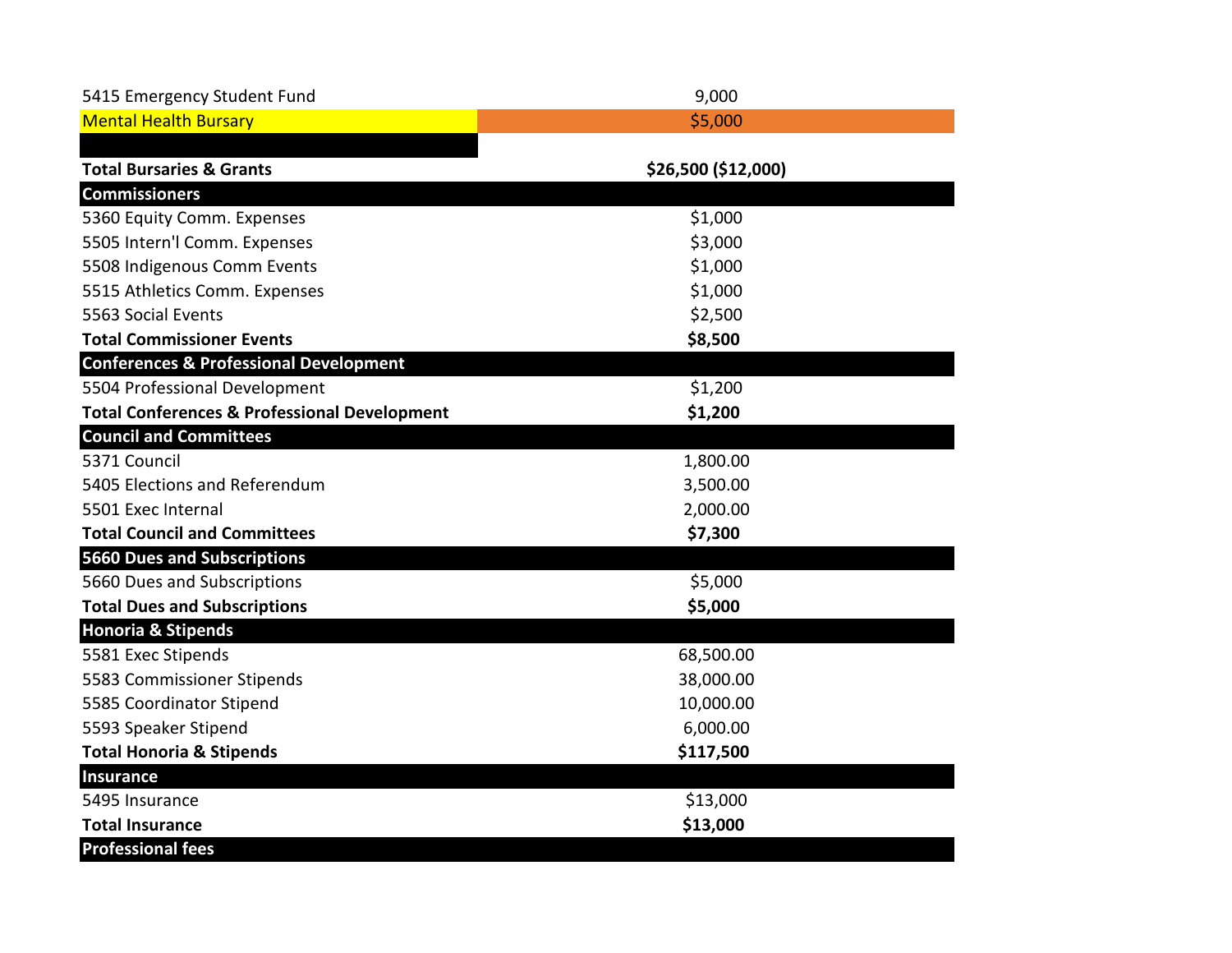| 5350 HR Consulting                         | \$12,000   |
|--------------------------------------------|------------|
| 5527 Banking Expense                       | \$2,200    |
| 5541 Accounting Fees                       | \$50,000   |
| 5543 Legal Fees                            | \$10,000   |
| <b>Total Legal and professional fees</b>   | \$74,200   |
| <b>Office and Other Expense</b>            |            |
| 5521 Copier                                | \$3,500    |
| 5522 Food                                  | \$100      |
| 5523 General Office Expense                | \$1,500    |
| 5524 Reversed Stale Dated Items            | \$0        |
| 5525 Postage                               | \$200      |
| 5528 Small purchases/repairs               | \$1,000    |
| 5650 Website Expenses                      | \$1,000    |
| <b>Total Office and Other Expense</b>      | \$7,300    |
| <b>Orientation &amp; Advertising</b>       |            |
| 5310 Orientation Events                    | \$2,426    |
| 5457 Orientation SWAG                      | \$0        |
| 5507 Promotional Material                  | \$1,000    |
| <b>Total Orientation &amp; Advertising</b> | \$3,426    |
| <b>Space Cost</b>                          |            |
| 5503 Space Cost                            | \$95,000   |
| <b>Total Space Cost</b>                    | \$95,000   |
| <b>Sundry</b>                              |            |
| 5391 Sponsorship                           | \$5,500    |
| 5393 GPSC Expenses                         | 0          |
| 5420 Appreciation - Internal               | \$1,200.00 |
| 5440 Transition and Planning               | \$1,500.00 |
| 5506 Club Funding                          | \$5,000.00 |
| 5635 Conference Expenses                   | \$0        |
| <b>Total Sundry</b>                        | \$13,200   |
| <b>Telephone</b>                           |            |
| 5611 Telephone                             | \$9,900    |